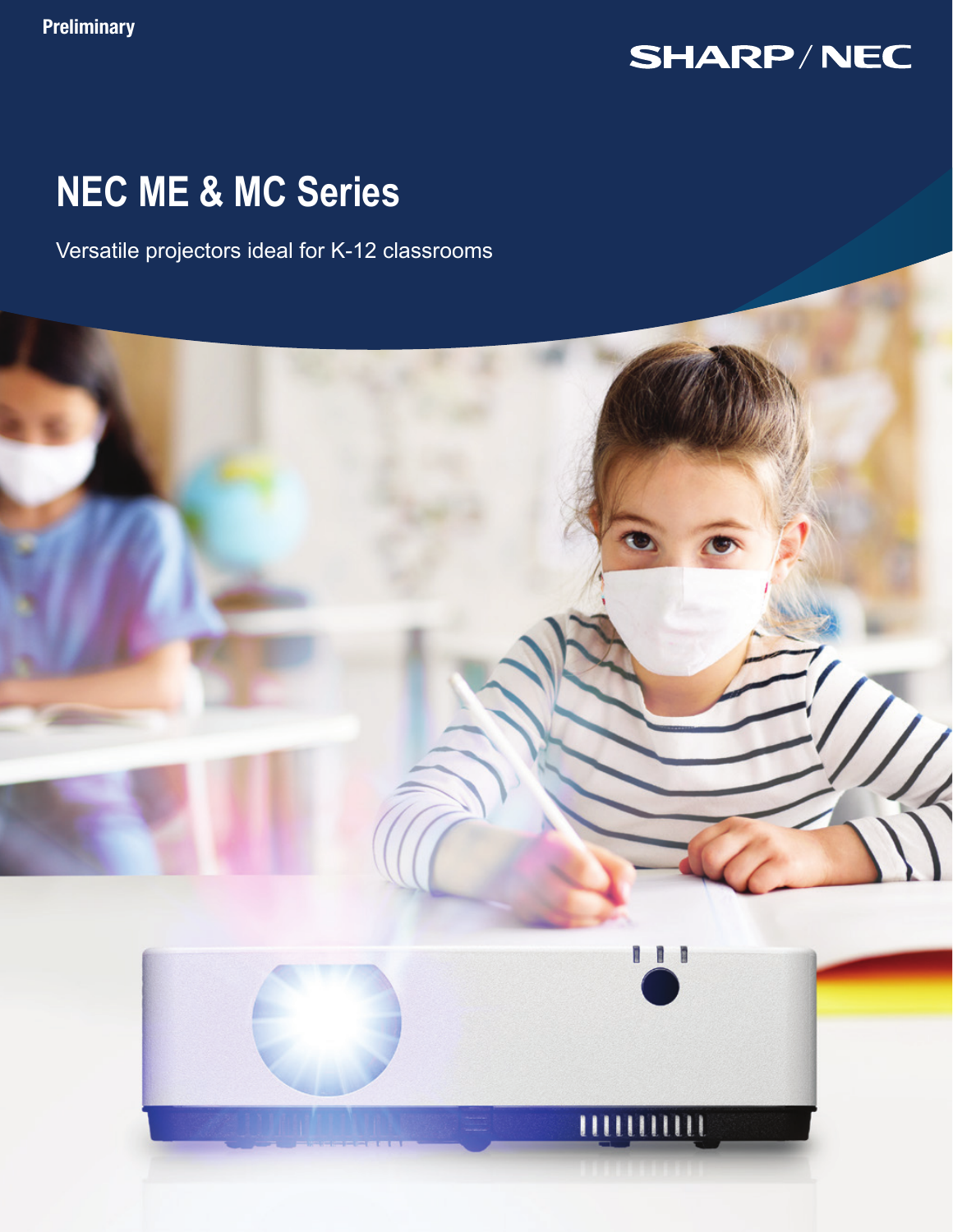**Preliminary** 

# **Flexible classroom projectors offer powerful performance, low maintenance and low cost.**

Easy to use and at the right price, ME and MC Series projectors provide all the essential features that you need for brilliant display in classrooms and meeting rooms while providing low cost of ownership with minimal maintenance.



#### **10,000 normal / 20,000 eco**

#### **Essential Features for Educational Facilities**

- Featuring XGA, WXGA and WUXGA native resolutions, brightness up to 4500 lumens and patented NEC technologies, ME and MC Series LCD projectors display impressive images and videos
- Powerful 16-watt speaker provides volume needed for typical classrooms
- Plug-and-Play intuitive setup and operation
- Variable audio control of external speakers using the projectors remote control
- Sufficient connections for multiple sources with Dual HDMI inputs, computer, video and monitor loopthrough
- Keystone correction technology ensures a square image even when the projector is set up at a steep offset angle to the screen
- AutoSense™ intuitively syncs the projector with most computer signals and features one-touch image optimization
- One-touch source changes and complete menu control using the projector keypad
- Wall Color Correction for vivid images even without a screen

#### **Low Maintenance Environmental Design**

- Extended lamp life with ECO Mode™ technology increases lamp life up to 20,000 hours, while lowering power consumption
- Power management enables projector to automatically turn off when an incoming signal is not detected from any of the inputs
- Auto Power On when a signal is detected from a computer
- Carbon savings meter calculates the positive effects of operating the projector in ECO Mode, which is encouraged by an optional message at startup. A green ECO Mode button on the remote control makes the switch easy.
- Quick start (3 to 4 seconds) lets you begin presenting in seconds
- Sleep timer can be set to automatically turn off the projector at set countdown times
- Low power consumption (0.5W in stand-by mode) minimizes energy costs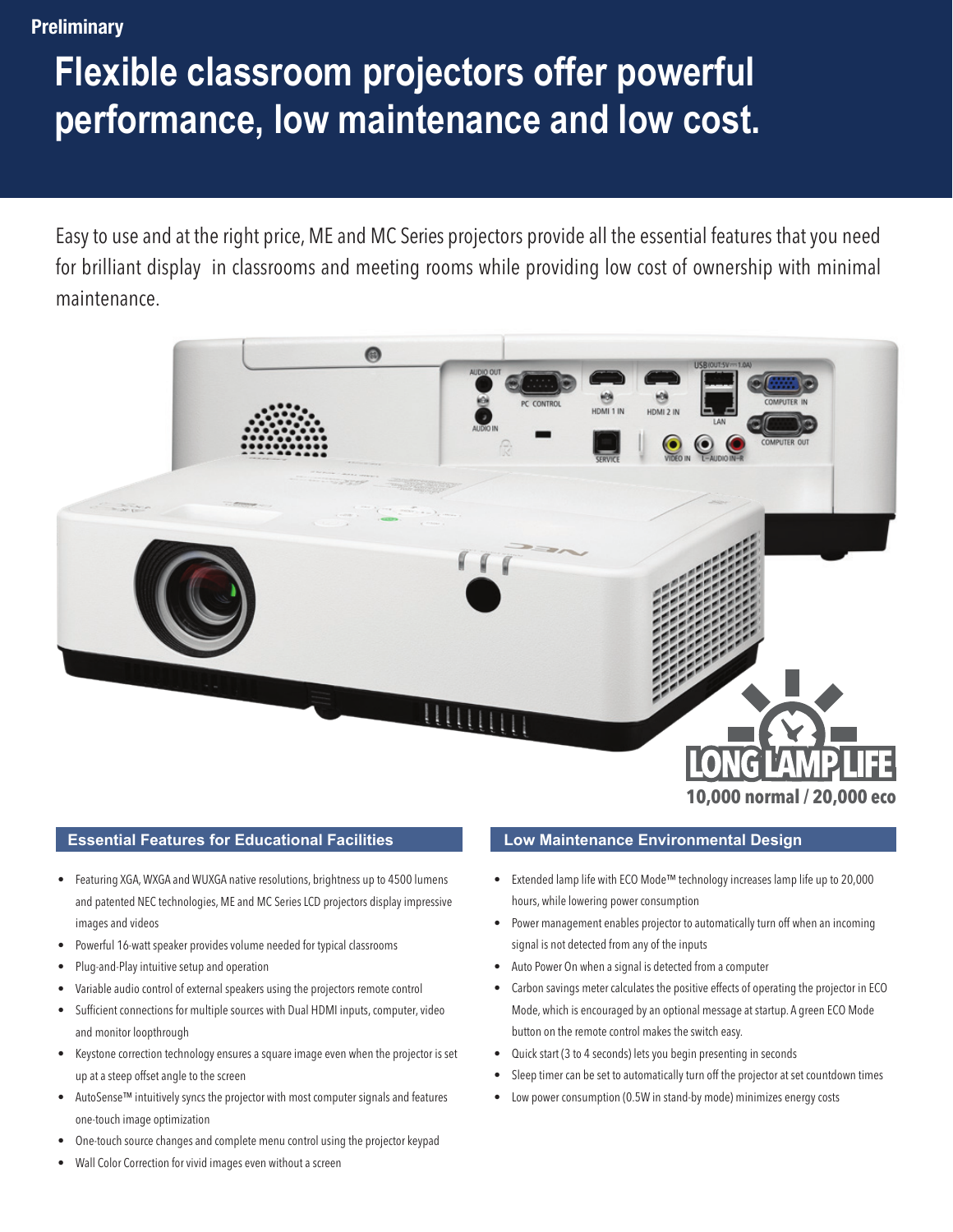### **Zoom Lens Comparison**



## **Advanced Functions**

#### **MultiPresenter**

MultiPresenter is application software that lets you display your device's screen (PC, tablet, smart phone, etc.) on the receiver projectors via wired or wireless LAN. MultiPresenter is free and available on Windows, Mac, iOS, and Android. MultiPresenter can send images from your various devices, which enables you to display real-time images with the internal camera or web pages on the smart devices in combination with a file sharing application.

## **MultiPresenter**<sup>™</sup>

#### **Desktop Version (Win/Mac)**

Computer audio and video data (audio can be transmitted only when using Windows) can be transmitted via a wireless or wired LAN.

• Easy Connection

Input a 4-digit number (PIN code) for a network connection via wireless LAN.

- Multiple devices (maximum of 16 screens) can display at the same time and simultaneously display onto multiple receiving projectors.
- Projector control



#### **Mobile Version (Android/iOS)**

You can transmit files, photos, camera images, files of web pages, and other information stored on Android or iOS devices via a wireless LAN.

• Easy Connection

Input a 4-digit number (PIN code) for a network connection via wireless LAN.

- Multiple devices (maximum of 16 screens) can display at the same time and simultaneously display onto multiple receiving projectors.
- Projector control

#### Wireless connection image using wireless LAN module